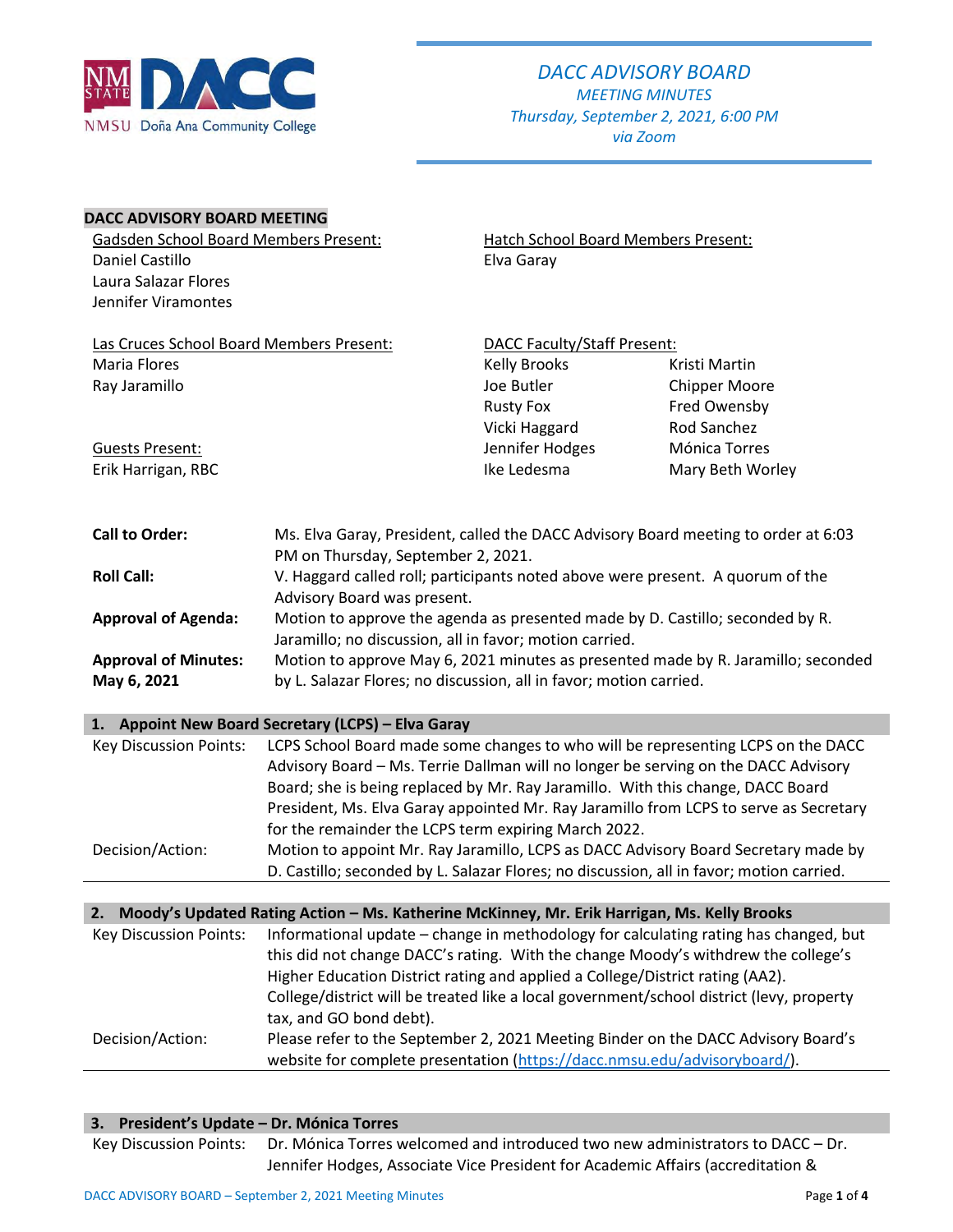assessment) and Mr. Chipper Moore, Division Dean for Advanced Technologies. The following updates were also provided to the Board.

COVID operations for Fall 2021 – 65-70% of classes will remain online, staff will be working hybrid schedules (int the office/remotely), safety protocols are in place for the return to classes/working on campus (masks, physical distancing, cleaning, and vaccines/weekly testing). DACC East Mesa Campus is still a Curative testing site.

#### **Things That Matter – DACC Priorities for the Year**

- Numbers enrollment numbers were reviewed (population we have lost (lowincome, first-generation, students with dependents) and the population we still have).
- Access increase number of people in our communities who access DACC services and resources (community engagement).
- Thrive working to increase number of students who use college and community resources that support student success (wrap-around services – advising, tutoring, mental health, student clubs, student accessibility, etc.) – campus and community resources. Services should help students stay in school and come back to complete their educational goals.
- Benefit: increase number of students who complete their educational goals (certificates, degrees, transfers, and industry-recognized credentials). Look at who's close but hasn't completed.
- Operational Excellence implement practices that allow us to produce results efficiently.
- Priorities, Activities, Investments, Messaging all aligned around above priorities.

Discussion was held regarding what community involvement might look like during COVID. M. Torres noted that DACC is partnering with Aprendamos (early intervention program throughout the county) they have DACC materials to share with their clients and DACC will join them at their public events. DACC wants to create more of these types partnerships with other trusted providers (Promotores). Lot of students benefited from online instruction – better access, but we realize that there are a number of students who benefit more from in-person services – trying to find the right balance to reach both of those populations of students. Decision/Action: Please refer to the September 2, 2021 Meeting Binder on the DACC Advisory Board's website for complete presentation [\(https://dacc.nmsu.edu/advisoryboard/\)](https://dacc.nmsu.edu/advisoryboard/).

### **4. Student Services Update – Mr. Ike Ledesma**

Key Discussion Points: Student Services has 3 top priorities for the year – integrated services, student engagement, and recruitment of adult learners. Mr. Ledesma spoke in depth about integrated services. Wrap around services (Achieving the Dream/Working Student Success Network) encompasses holistic student support – 3 pillars – 1) education & career services, 2) work & income supports, 3) financial services (literacy & planning) & asset building. There is a great need for integrated services for DACC students – these services are proven to have a positive impact on student success. Currently, DACC offers the Avanza program (Kellogg Foundation) which provides such integrated services to students in southern Doña Ana County. Avanza uses student success advocates (similar to trained advisors) to: connect students to campus and community services and resources; provide a safe and supportive environment; assist students navigate the various college offices; nudge students to meet academic and college deadlines; and to conduct outreach. Looking to build upon the Avanza program by expending it January 2022 – will hire a Director of Integrated Services, DACC Connect Customer Services Manager, and 3 additional student success advocates. R. Jaramillo noted that this is a similar to community school concept, should explore how to connect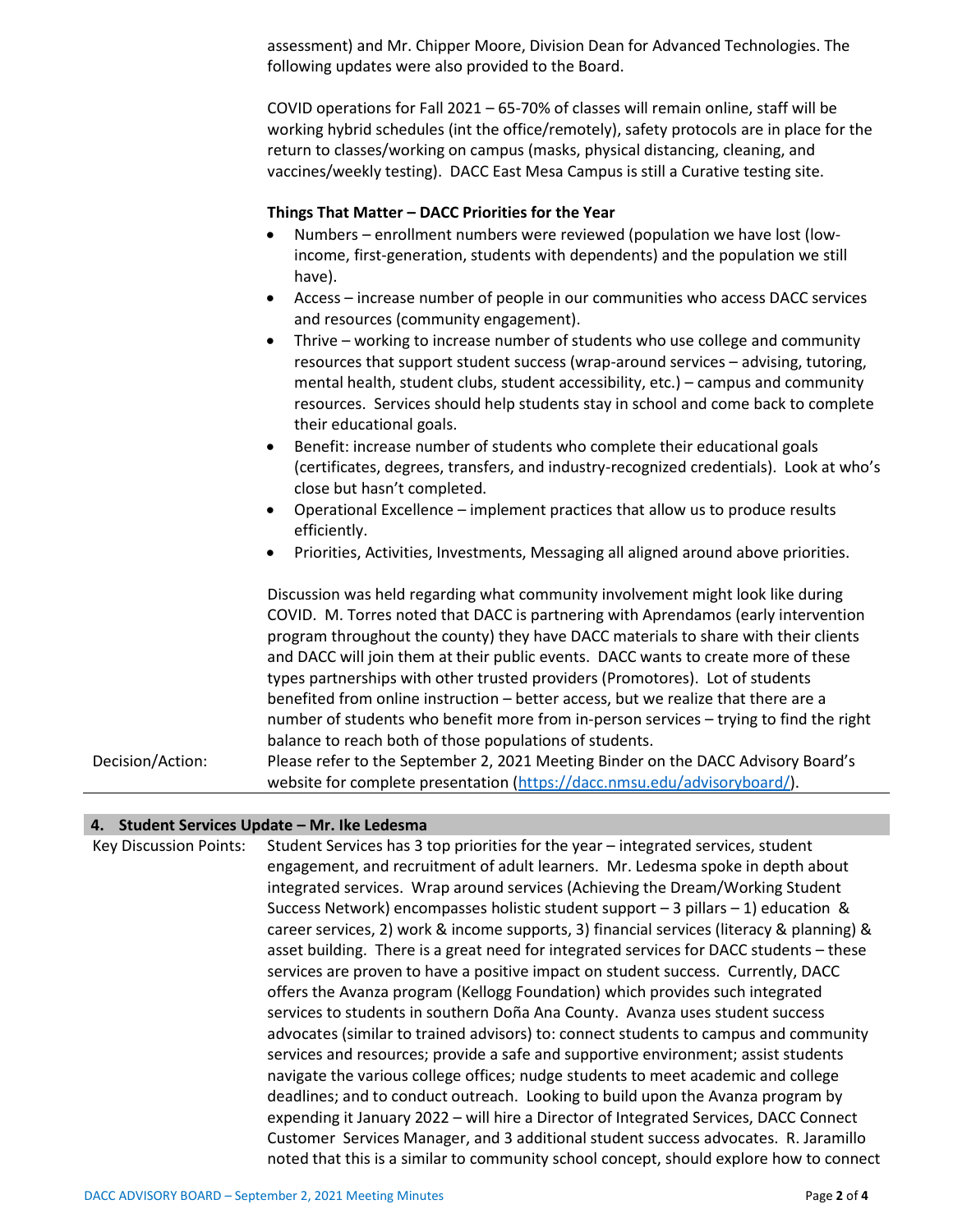the two. The ENLACE model is also similar. M. Torres added that the DACC Dental Hygiene program has a dental clinic at Lynn Middle School and some services are also provided in Gadsden; a Ben Archer clinic at the Espina Campus, and DACC recently hired a social worker and a counselor. Recruitment of high school seniors was discussed – DACC still has a large number of new students coming directly from high schools; I. Ledesma is working with DACC Admissions to look at high school penetration rate to see how many students come to DACC from our service area. It was suggested that the student success advocates work with community school coordinators. Decision/Action: Please refer to the September 2, 2021 Meeting Binder on the DACC Advisory Board's website for complete presentation [\(https://dacc.nmsu.edu/advisoryboard/\)](https://dacc.nmsu.edu/advisoryboard/).

### **5. Academic Affairs Update – Mr. Joe Butler**

| <b>Key Discussion Points:</b> | Departments and divisions are working on finding the right balance of modalities (in-<br>person, online) – students were survey twice during the pandemic regarding their<br>preference: approximately 33% preferred in-person, 33% preferred online, and 33% |
|-------------------------------|---------------------------------------------------------------------------------------------------------------------------------------------------------------------------------------------------------------------------------------------------------------|
|                               | preferred hybrid. Spring 2022 DACC will work toward meeting these preferences.                                                                                                                                                                                |
|                               | Student Services and Academic Leadership Team (SSALT) has been working on several                                                                                                                                                                             |
|                               | initiatives throughout the year to increase the number of successful outcomes,                                                                                                                                                                                |
|                               | time/credits earned to award. Completion Initiatives include:                                                                                                                                                                                                 |
|                               | 1. opt-in for automatic awards and waiving of graduation fee - geared towards                                                                                                                                                                                 |
|                               | students whose primary goal is a bachelor's degree, and for embedded                                                                                                                                                                                          |
|                               | certificates. These students typically don't apply for a DACC degree because that                                                                                                                                                                             |
|                               | is not their ultimate goal. These are awards that students have earned, they<br>have value.                                                                                                                                                                   |
|                               | 2. degree plan/audit system cleanup - currently many degree plans/audits don't<br>run clean which requires many course substitutions. The goal is to clean up<br>some of the common problems. This cleanup does not involve curriculum<br>changes.            |
|                               | 3. learning communities - curricular structure that links together 2 or more                                                                                                                                                                                  |
|                               | courses; builds mini cohorts; promotes collaborations & community among                                                                                                                                                                                       |
|                               | students, faculty & staff; currently in the AHSS division, expanding to include                                                                                                                                                                               |
|                               | more courses from other divisions/programs.                                                                                                                                                                                                                   |
|                               | 4. new certs & AAS degrees - create more certificates of completion that are<br>embedded in a degree; explore creating a more flexible AAS degree that consists<br>of 2 or more certificates.                                                                 |
|                               |                                                                                                                                                                                                                                                               |
|                               | 5. integrated services - presented by Ike Ledesma earlier in meeting.                                                                                                                                                                                         |
| Decision/Action:              | Please refer to the September 2, 2021 Meeting Binder on the DACC Advisory Board's<br>website for complete presentation (https://dacc.nmsu.edu/advisoryboard/).                                                                                                |

### **6. External Relations Update – Ms. Kristi Martin**

| <b>Key Discussion Points:</b> | Vaccination and marketing campaigns. Participated in the White House Vaccination           |
|-------------------------------|--------------------------------------------------------------------------------------------|
|                               | Challenge: engage every student, faculty, staff; deliver vaccine access for all (PODs with |
|                               | NMDOH at East Mesa); organize college community. Marketing campaigns - highlights          |
|                               | included: summer/fall campaigns, Facebook boosts, OTT ads, upcoming campaign               |
|                               | (asset-based messaging), continue with taglines; new television ads; expand voice          |
|                               | talent (female); improve social media reach.                                               |
| Decision/Action:              | Please refer to the September 2, 2021 Meeting Binder on the DACC Advisory Board's          |
|                               | website for complete presentation (https://dacc.nmsu.edu/advisoryboard/).                  |

### **7. DACC Advisory Board & NMSU Board of Regents Relationship – Dr. Mónica Torres**

Key Discussion Points: M. Torres introduced Mr. Adam Cavotta, Chief of Staff for NMSU Board of Regents. Reminder of the joint luncheon (9/16, 12:00-1:30 PM, Otero Room, NMSU Corbett Center); agenda – introductions, expectations or concerns about supporting mission of college; good news to share about DACC. Operating agreement which was up for